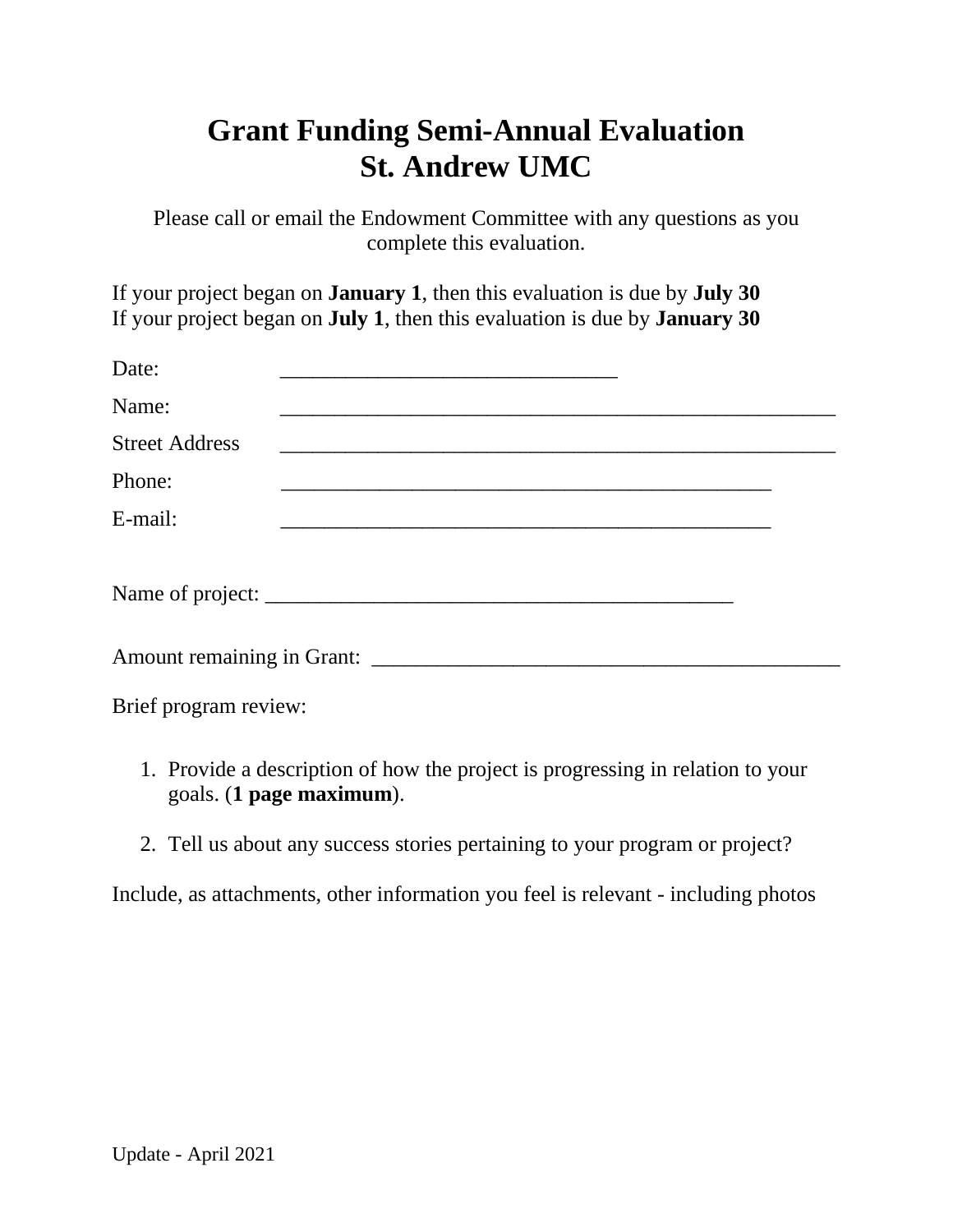## **Budget Information**

Complete the attached Program Budget form following the instructions given.

Project Budget:

Instructions: Please use this worksheet to show and submit your program/project budget and expenses. Please list all expenses that applies to this project. The information below should be specific to the program/project for which you received support.

Program/Project Expenses – Include the description and amount of all costs associated with your project. Be as specific as possible. Project expenses may include salaries, payroll taxes, equipment, supplies, postage, marketing, etc.

| <b>Description of Expense</b>                 | Amount |
|-----------------------------------------------|--------|
| $\mathbf{1}$ .                                | \$     |
| 2.                                            | \$     |
| 3.                                            | \$     |
| 4.                                            | \$     |
| 5.                                            | \$     |
| 6.                                            | \$     |
| 7.                                            | \$     |
| 8.                                            | \$     |
| 9.                                            | \$     |
| 10. Total Project Expenses (sum of lines 1-9) | \$     |

If more space needed, continue below.